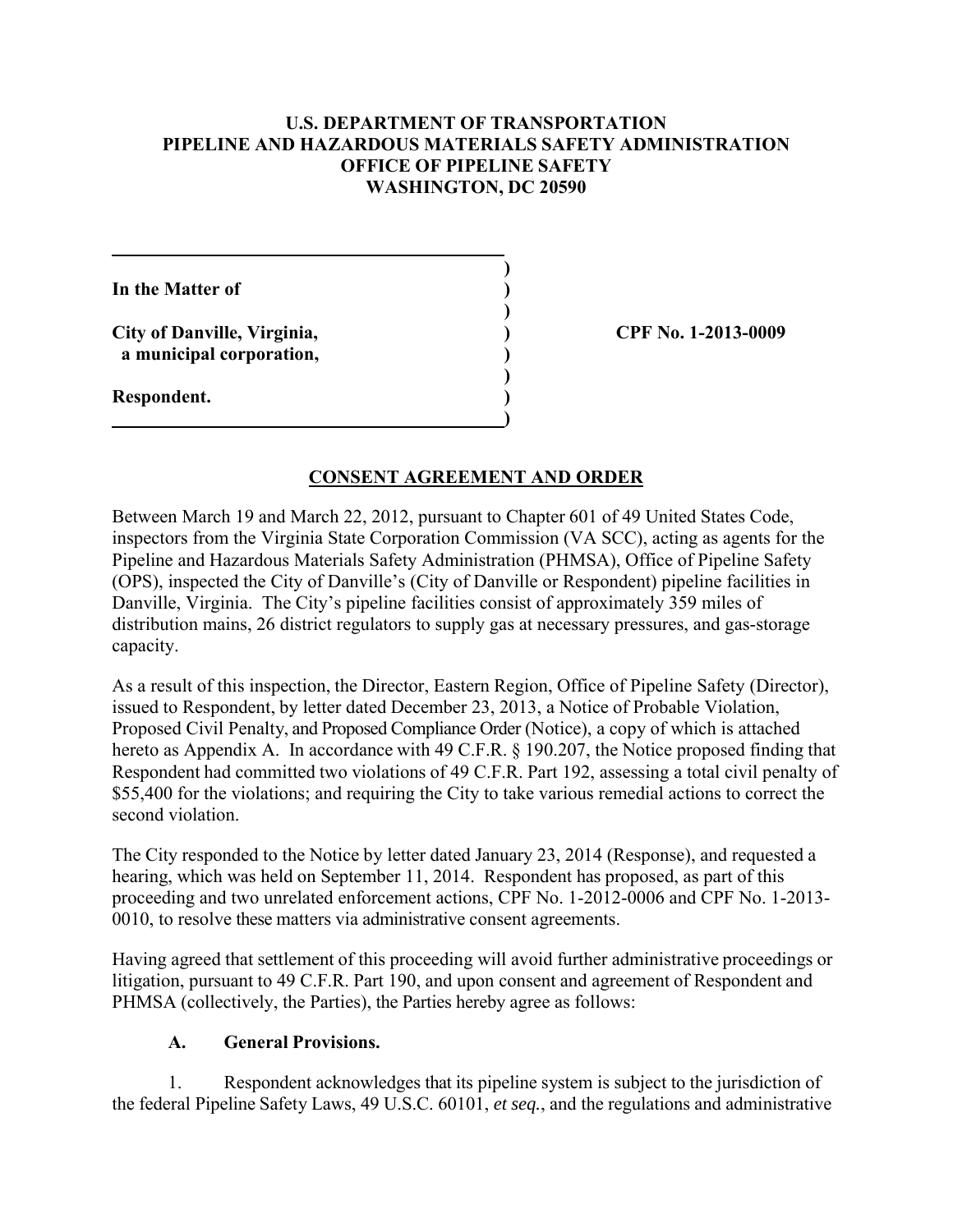orders issued thereunder. As used in this Consent Agreement and Order (Agreement), the terms "pipeline system" and "pipeline facility" shall be defined as in 49 C.F.R. Part 192. Respondent acknowledges that it received proper notice of PHMSA's action in this proceeding and that the Notice states claims upon which relief may be granted pursuant to 49 U.S.C. 60101, *et seq.,* and the regulations and orders issued thereunder.

2. Respondent consents to the issuance of this Agreement and hereby waives any further procedural requirements with respect to its issuance. Respondent waives all rights to contest the adequacy of notice or the validity of this Agreement, including all rights to administrative or judicial hearings, reviews, or appeals.

3. This Agreement shall apply to and be binding upon PHMSA and Respondent, its officers, directors, and employees, and its successors, assigns, or other entities or persons otherwise bound by law. Respondent agrees to provide a copy of this Agreement and any incorporated work plans and schedules to all City officers, employees, agents, and successors-ininterest whose duties might reasonably include compliance with this Agreement.

4. This Agreement constitutes the final, complete, and exclusive agreement and understanding between the Parties with respect to the settlement embodied in this Agreement, and the Parties acknowledge that there are no representations, agreements, or understandings relating to the settlement other than those expressly contained in this Agreement and its appendices.

5. Nothing in this Agreement affects or relieves the City of its responsibility to comply with all applicable requirements of the federal Pipeline Safety Laws, 49 U.S.C. § 60101, *et seq.*, and the regulations and orders issued thereunder. Nothing in this Agreement alters PHMSA's right of access, entry, inspection, and information-gathering or its authority to bring any enforcement action against Respondent pursuant to the federal Pipeline Safety Laws, the regulations and orders issued thereunder, or any other provision of federal or state law.

6. This Agreement does not waive or modify any federal, state, or local laws or regulations that are applicable to the City or its pipeline system. This Agreement is not a permit, or a modification of any permit, under any federal, state, or local laws or regulations. Respondent remains responsible for achieving and maintaining compliance with all applicable federal, state, and local laws, regulations and permits.

7. This Agreement neither affects the terms of the Proposed Compliance Order contained in the Notice, attached hereto as Appendix A, nor relieves Respondent from its responsibility to complete the remedial actions described therein. Except as expressly provided under this Agreement, the Parties agree that the City will perform all of the corrective actions set forth in the Proposed Compliance Order and that the Parties will have all their respective rights and responsibilities under the terms set forth in the Proposed Compliance Order and under 49 C.F.R. Part 190 relating to the implementation and enforcement of that Proposed Compliance Order.

8. This Agreement does not create rights in, or grant any cause of action to, any third party not a party to this Agreement. The U.S. Department of Transportation (DOT) is not liable for any injuries or damages to persons or property arising from acts or omissions of Respondent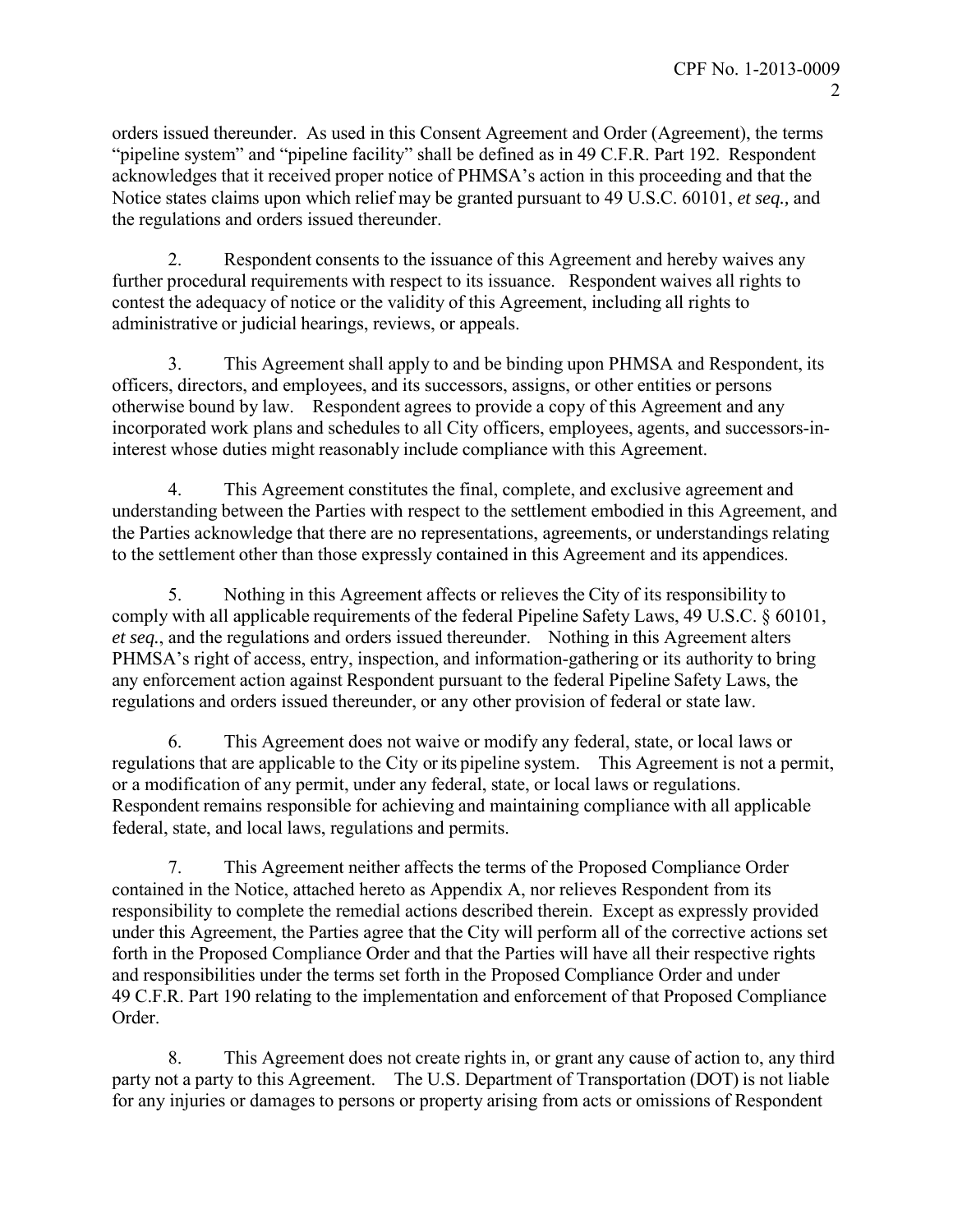or its officers, employees, agents, or successors-in-interest in carrying out the work required by this Agreement. The City agrees to hold harmless DOT, its officers, employees, agents, and representatives from any and all causes of action arising from any acts or omissions of Respondent or its contractors in carrying out the work required by this Agreement.

9. The Parties agree that the facts as alleged in each item of the Notice are true and correct and that each item may be considered by PHMSA to be a prior offense in any future PHMSA enforcement action taken against the City.

10. Respondent agrees to complete the corrective actions specified in Section B (Additional Work to be Performed) of this Agreement.

11. Respondent agrees that the activities described in Section B of this Agreement, and in all work plans and schedules incorporated thereunder, are not required by any federal, state, or local law or regulation and do not include actions which Respondent would likely be required to perform:

- a. under the Proposed Compliance Order contained in the Notice;
- b. as injunctive relief, including as a mitigation project, in the instant case;
- c. as injunctive relief in any other existing legal action initiated by PHMSA or any other regulatory agency against Respondent;
- d. as part of an existing settlement or order in another legal action; or
- e. under any other federal, state, or local requirement.

# **B. Additional Work to be Performed.**

12. Respondent agrees to perform the actions set forth in the Work Plan, incorporated herein as Appendix B to this Agreement. Respondent will complete the actions described in Part 2 of the Work Plan (General Information and Completed Remedial Actions) and will adhere to the schedule set forth in Part 3 of the Work Plan (Project Schedule).

13. Respondent agrees to revise the Work Plan as necessary to incorporate new information obtained during the evaluations and remedial activities performed under the Work Plan. Respondent shall submit any such plan revisions to the Director for prior approval. The Director may approve Work Plan revision elements incrementally.

14. The Director may grant an extension of time for completion of any of the work to be performed under this Section B (Additional Work to be Performed) upon Respondent's timely, written request that demonstrates both good cause for an extension and provides sufficient detail to enable the Director to evaluate Respondent's request.

15. Respondent agrees to maintain documentation of the costs associated with implementation of the Work Plan and agrees to make this information available to PHMSA upon request.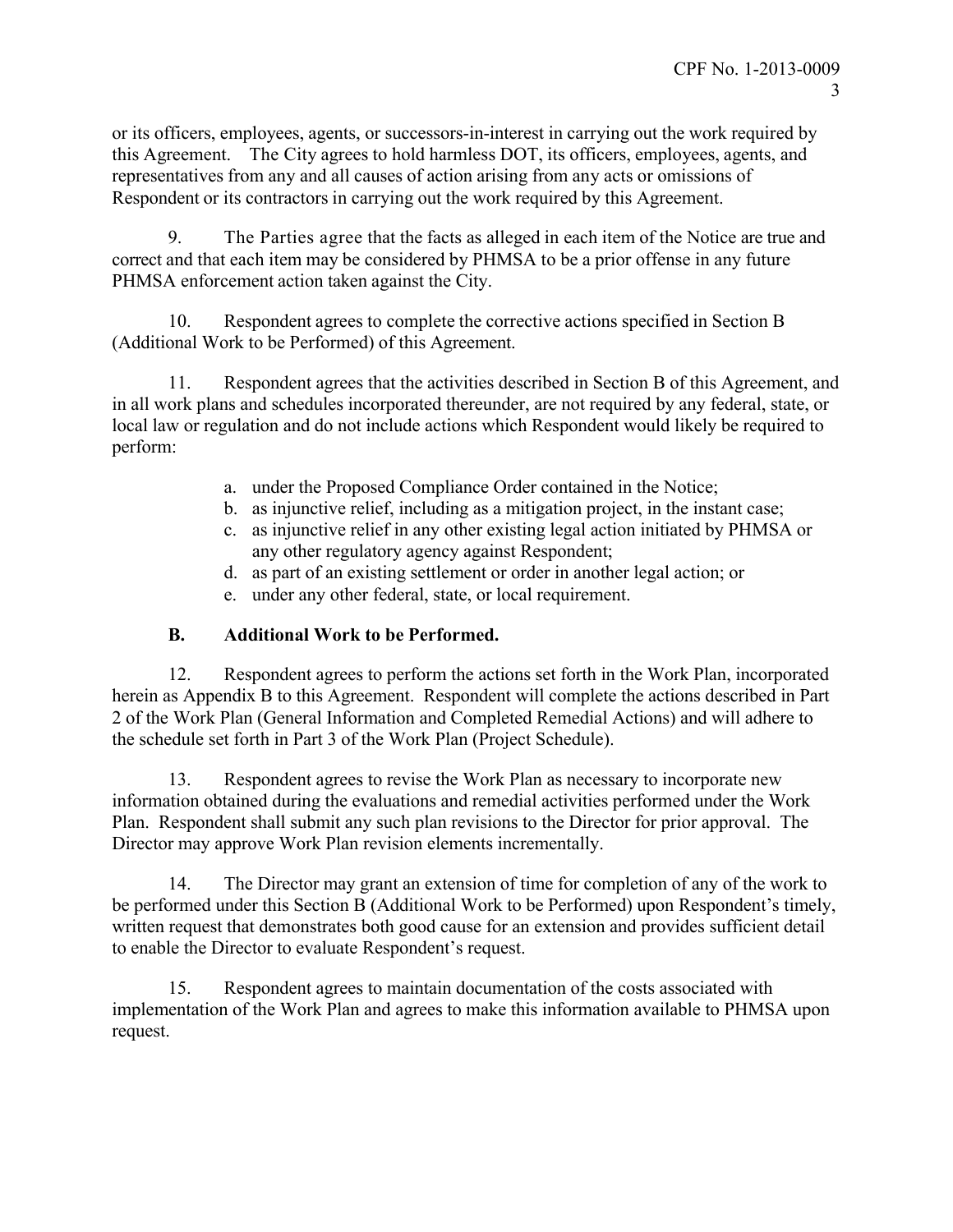# **C. Review and Approval Process.**

16. With respect to any submission by the City under Section B (Additional Work to be Performed) of this Agreement that requires the approval of the Director, the Director may: (a) approve, in whole or in part, the submission; (b) disapprove the submission on specified conditions; (c) disapprove, in whole or in part, the submission; or (d) any combination of the foregoing. In the event of approval in whole, in part, or upon conditions, the City will proceed to take all actions required by the submission as modified by the Director, subject to Respondent's right to invoke the procedures in Section D (Dispute Resolution) with respect to any conditions identified by the Director. In the event that the Director does not approve all or any portion of a submission, the Director will provide the City with a written notice of the deficiencies. Respondent will correct all deficiencies within the time specified by the Director and resubmit it for acceptance. If Respondent fails to correct the specified deficiencies, the Director may invoke the dispute resolution process provided in Section D below.

# **D. Dispute Resolution.**

17. Except as otherwise provided in Paragraph 7 above, the Director and Respondent will attempt to informally resolve any disputes arising under this Agreement. If the City and the Director are unable to informally resolve the dispute within 15 business days, Respondent may request in writing, within 10 business days, a written determination resolving the dispute by the Associate Administrator for Pipeline Safety, PHMSA. Along with its request, Respondent will provide the Associate Administrator with all information Respondent believes is relevant to the dispute. If the request is submitted as provided herein, the Associate Administrator will issue a written determination that shall constitute final agency action. The existence of a dispute and PHMSA's consideration of matters placed in dispute shall not excuse, toll, or suspend any term or timeframe for completion of any work to be performed under this Agreement during the pendency of the dispute resolution process, except as agreed by the Regional Director or the Associate Administrator in writing.

# **E. Enforcement.**

18. This Agreement, including all plans and schedules incorporated by reference, is subject to all enforcement authorities available to PHMSA under 49 U.S.C. § 60101, *et seq.,* and 49 C.F.R. Part 190, including administrative civil penalties under 49 U.S.C. § 60122, of up to \$200,000 per violation for each day the violation continues and referral of the case to the Attorney General for judicial enforcement, if PHMSA determines that Respondent is not complying with the terms of this Agreement in accordance with determinations made by the Director, or if appealed, in accordance with decisions of the Associate Administrator. All other work plans and associated schedules developed under Section B shall be automatically incorporated into this Agreement and are enforceable in the same manner.

# **F. Civil Penalties.**

19. PHMSA agrees to withdraw the two civil penalties, proposed in the Notice, in exchange for completion of the Project Schedule outlined in Part 3 of the Work Plan.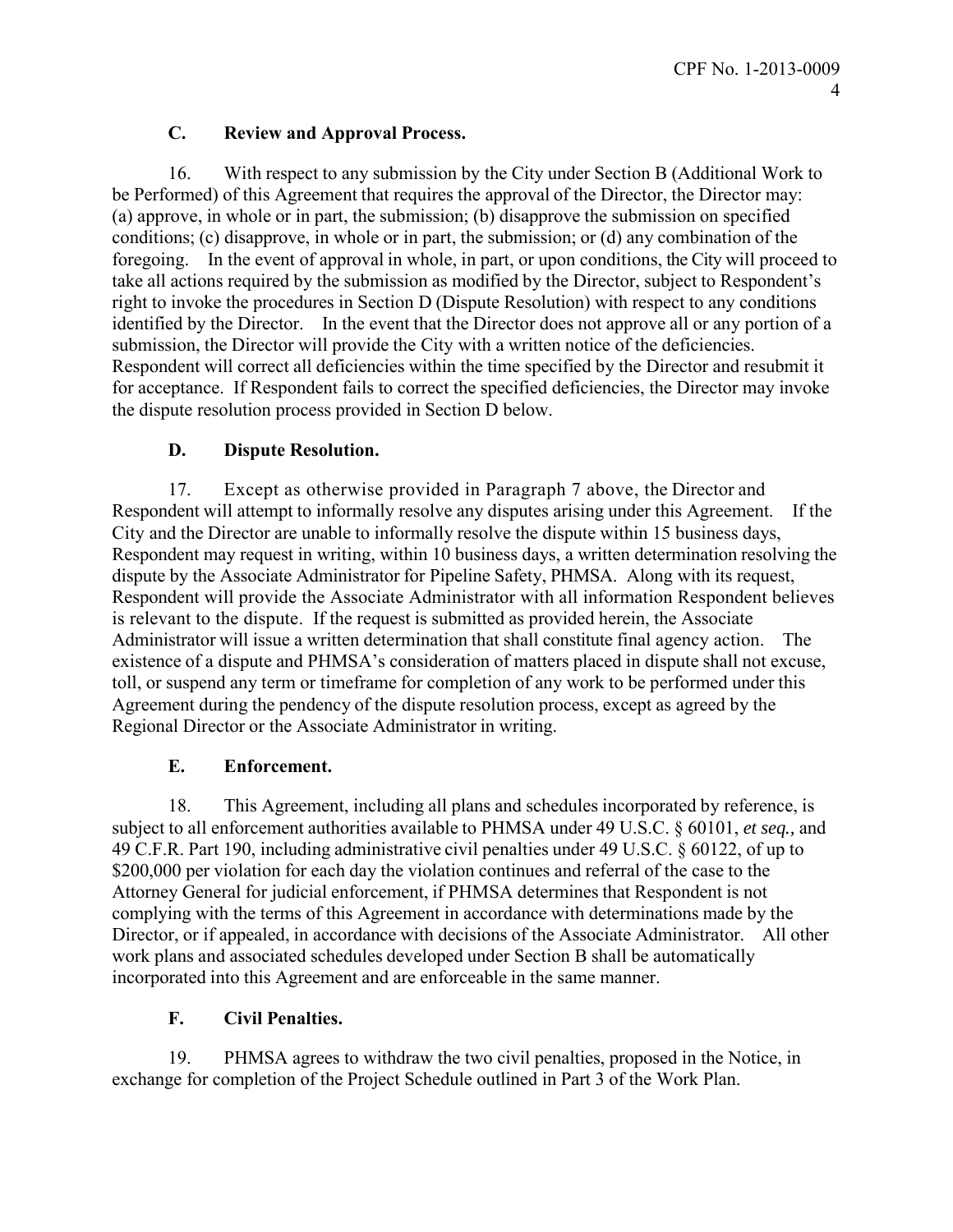20. If the Work Plan is not implemented within the timeframe contemplated in the Project Schedule, subject to any extensions approved by the Director, PHMSA reserves the right to take further enforcement action, including assessment of the civil penalties proposed in the Notice.

# **G. Miscellaneous.**

21. Respondent agrees to maintain records demonstrating compliance with all requirements of this Agreement for a period of at least five years following completion of all work to be performed. PHMSA and the VA SCC will have the right to inspect the records and facilities of the City, or any contractor, agent, or successor-in-interest thereof, upon reasonable notice, to confirm that the compliance terms of this Agreement are being undertaken in conformity with the terms of this Agreement.

22. Except as otherwise provided herein, this Agreement may be modified only by the mutual agreement of the Parties as set forth in writing and signed by the Parties.

23. Each undersigned representative of the Parties certifies that he is fully authorized by the party represented to enter into the terms and conditions hereof and to execute and legally bind that party to it.

24. Respondent certifies that it is not a party to any open federal financial assistance transaction that is funding or could fund the same activities described in this Agreement, including all activities described in the Work Plan or any other incorporated plan or schedule. Respondent further certifies that it has inquired of City departments and of any parties acting on the behalf of the City whether they are a party to any open federal financial assistance transaction that is funding or could fund the same activities described in this Agreement, and has been informed by said parties that they are not subject to such a transaction.

# **H. Effective Date and Term.**

25. The "Effective Date," as used herein, is the date on which this Agreement is signed by both Respondent and PHMSA. Unless otherwise specified, all deadlines for actions required by the Agreement run from the Effective Date.

# **I. Termination.**

26. This Agreement will terminate upon the completion of all terms set forth in the Proposed Compliance Order and Section B (Additional Work to Be Performed), as determined by the Director. Respondent may request, and PHMSA will provide, written confirmation of the termination of this Agreement. Nothing in this Agreement prevents Respondent from completing any of the obligations earlier than the deadlines provided for herein.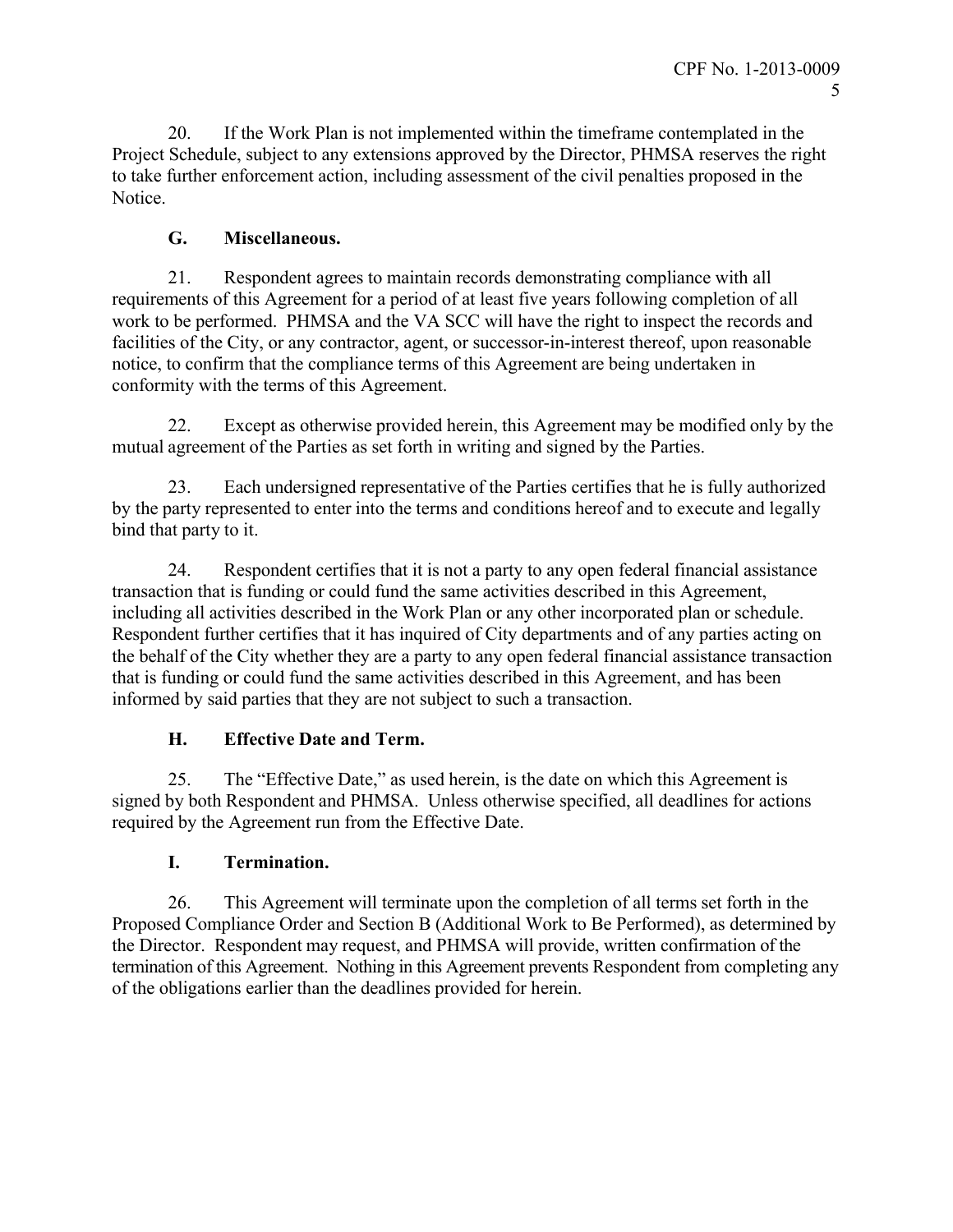The Parties hereby agree to all conditions and terms of this Agreement:

For PHMSA: For City of Danville, Virginia:

\_\_\_\_\_\_\_\_\_\_\_\_\_\_\_\_\_\_\_\_\_\_\_\_\_\_\_\_\_\_\_ \_\_\_\_\_\_\_\_\_\_\_\_\_\_\_\_\_\_\_\_\_\_\_\_\_\_\_\_\_\_\_\_\_ Acting Associate Administrator for<br>
Pipeline Safety, PHMSA<br>
City of Danville, Virginia

 $\overline{\text{Name:}}$ 

City of Danville, Virginia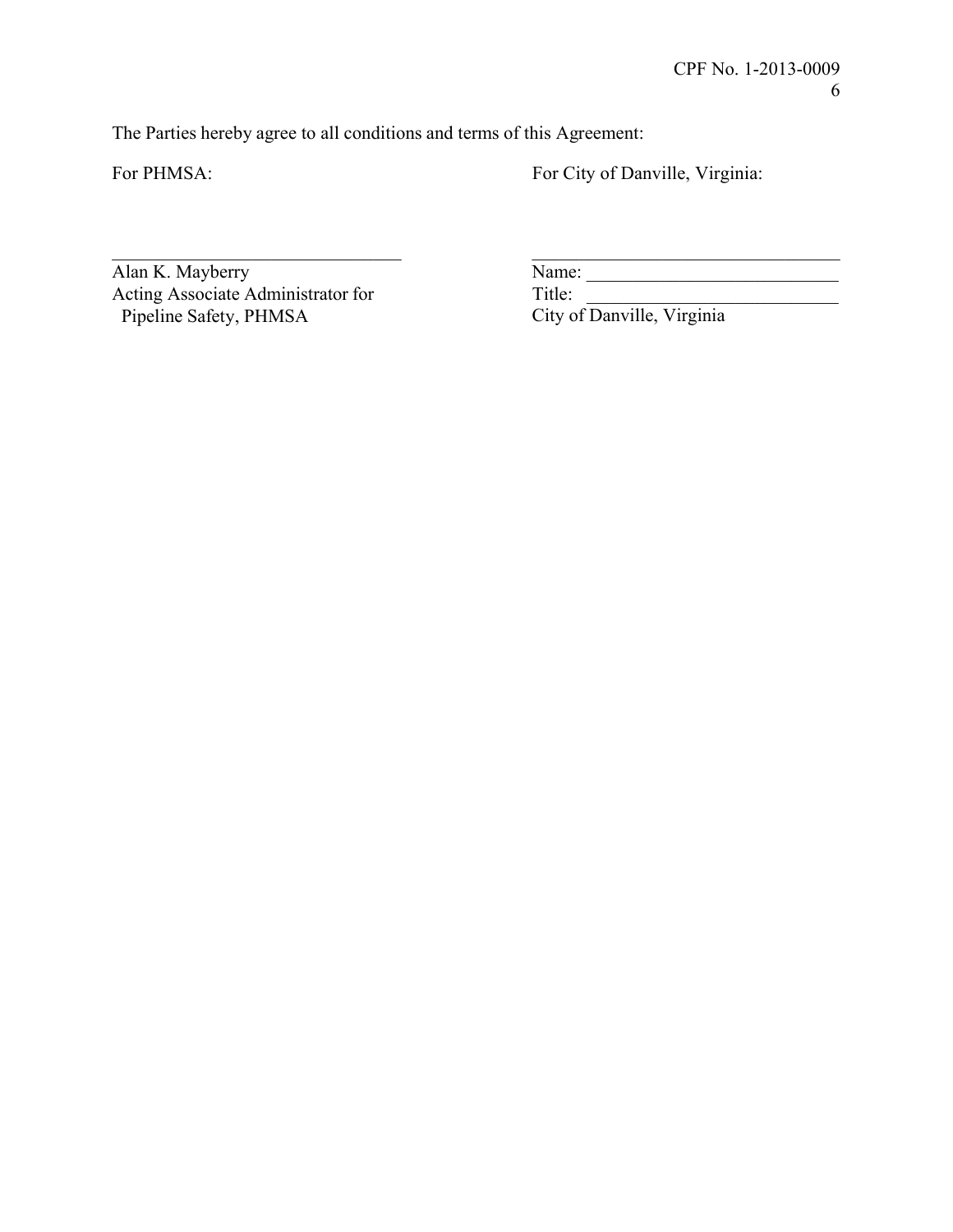# **APPENDIX A**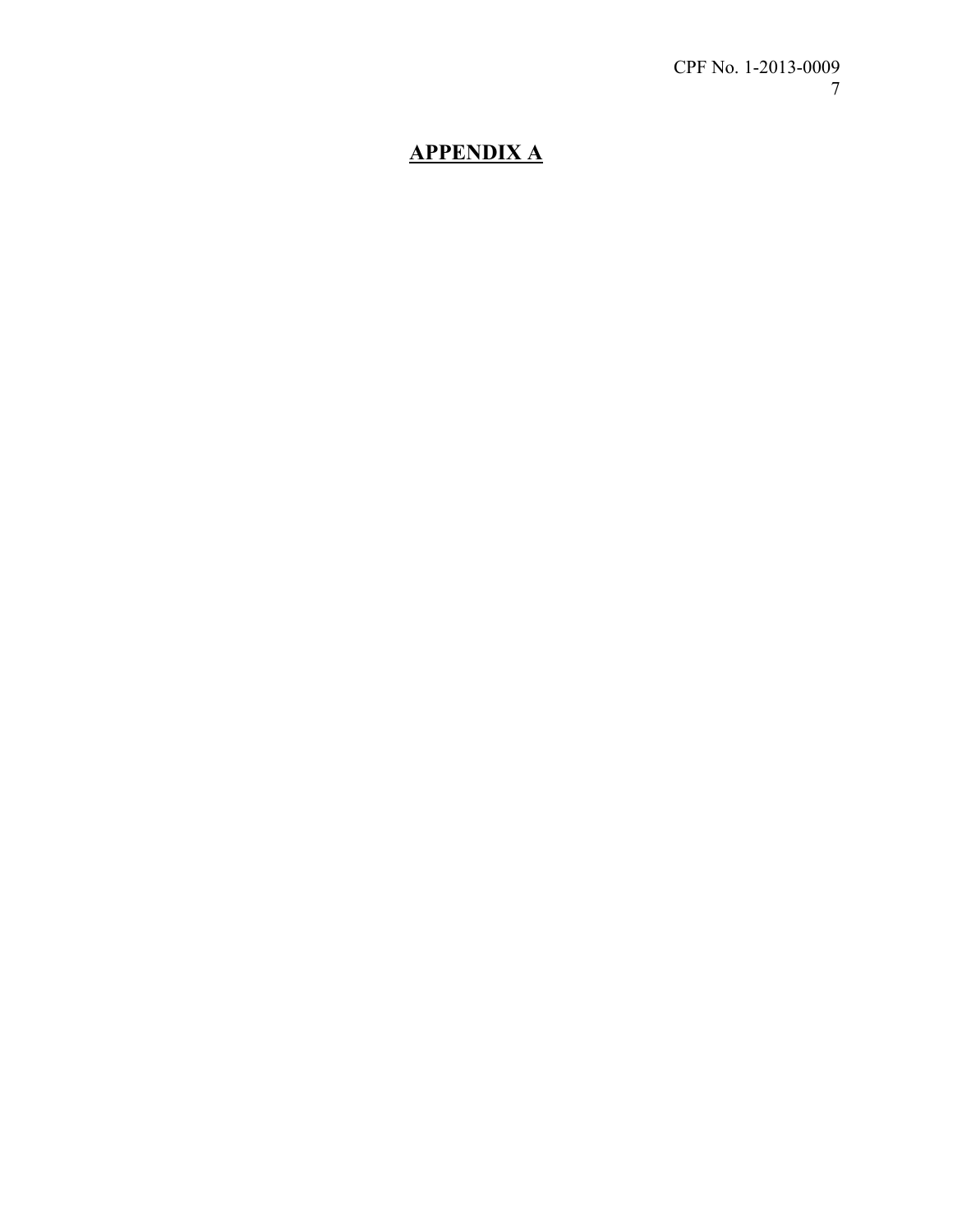# **NOTICE OF PROBABLE VIOLATION PROPOSED CIVIL PENALTY and PROPOSED COMPLIANCE ORDER**

### **OVERNIGHT EXPRESS MAIL**

December 23, 2013

Mr. Steve Saum, Dir. Of Utilities City of Danville, VA 1040 Monument St. Danville, VA 24541

#### **CPF 1-2013-0009**

Dear Mr. Saum:

On March 19 through 22, 2012, an inspector from the Virginia State Corporation Commission (VA SCC) acting as Agent for the Pipeline and Hazardous Materials Safety Administration (PHMSA) pursuant to Chapter 601 of 49 United States Code inspected the City of Danville's (City) pipeline facilities in Danville, VA.

As a result of the inspection, it appears that you have committed probable violations of the Pipeline Safety Regulations, Title 49, Code of Federal Regulations. The items inspected and the probable violations are:

**1. § 192.605 Procedural manual for operations, maintenance, and emergencies.** 

**(a)** *General.* **Each operator shall prepare and follow for each pipeline, a manual of written procedures for conducting operations and maintenance activities and for emergency response. For transmission lines, the manual must also include procedures for handling abnormal operations. This manual must be reviewed and updated by the operator at intervals not exceeding 15 months, but at least once each calendar year. This manual must be prepared before operations of a pipeline system commence. Appropriate parts of the manual must be kept at locations where operations and maintenance activities are conducted.** 

The City of Danville (City) failed to follow City procedure, Chapter 2, Part G-6, Table II.G-6.1 Titled Grade 1 Leaks. The procedure provides action criteria for Grade 1 leaks. It states that any gas above 80% LEL in a confined space, or 80% LEL or greater in a small substructure from which gas would likely migrate to the outside wall of a building is a Class 1 leak.

During an inspection of the City's leak records, the VASCC inspector discovered that a leak at 164 Martin Avenue was called in at 12:02 pm, on 09/03/2011.

a. The leak, according to Work Order ID 106346, was a Class 2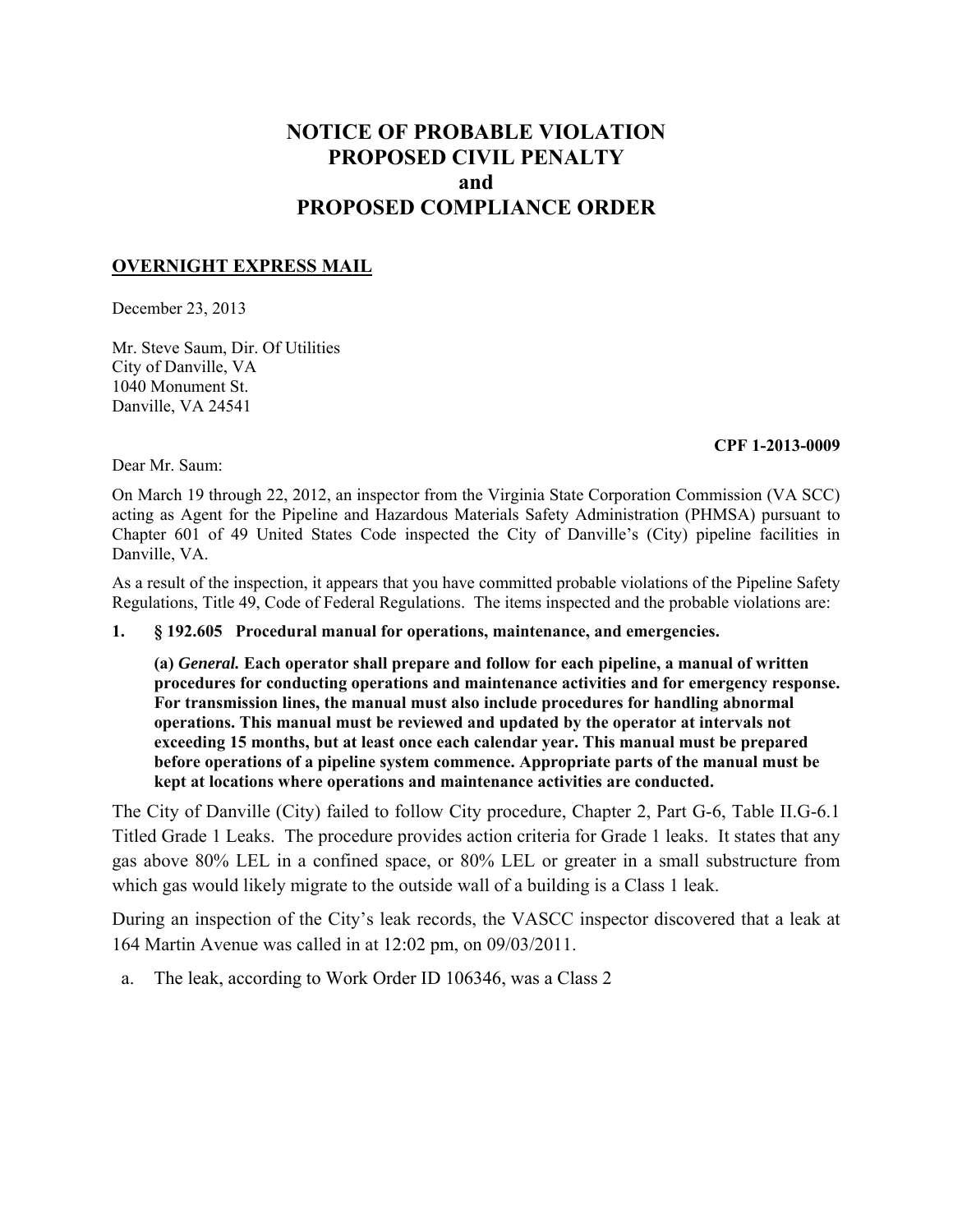- b. The field notes indicated that City personnel found 11% gas in air in a manhole
- c. Typically, natural gas has an LEL of 4-5%, and an 80% LEL equates to approximately 4% gas in air.
- d. Since the 11% gas in air measurement found in the manhole exceeded the 4% criteria specified in the City's procedures, the leak should have been classified as a Class 1 leak. This was not done.

Therefore, the City failed to follow their procedure for classifying leaks.

During an exit interview with the City, no explanation was offered to address the VA SCC inspector concerns. The repairs were documented as being completed on 09/07/2011.

### **2. § 192.725 Test requirements for reinstating service lines**

**(b) Each service line temporarily disconnected from the main must be tested from the point of disconnection to the service line valve in the same manner as a new service line, before reconnecting. However, if provisions are made to maintain continuous service, such as by installation of a bypass, any part of the original service line used to maintain continuous service need not be tested.** 

The City of Danville (City) failed to test each service line temporarily disconnected from the main from the point of disconnection to the service line valve, in the same manner as a new service line, before reconnecting.

During an inspection of the City's leak records, the VASCC inspector discovered that the City failed to pressure test service lines from the point of disconnection to the service line valve connection on 12 occasions. The records indicate that repairs were made to the service lines and the lines were soap tested at the point of repair prior to returning them to service. The City could not produce records to show that a pressure test was performed on the lines prior to their return to service.

The VASCC inspector observed records stating "soap test" as the only test performed after repairing a damaged service line at the following locations and dates:

- 1. WO 106170 29 Old Farm Road 8/24/2011
- 2. WO 104324 Piney Forest and Deer Run Road 6/14/2011
- 3. WO 106634 543 Rosemary Lane 9/14/2011
- 4. 151 Tollives Place 9/26/2011
- 5. WO 101821 449 Winstead Drive 3/22/2011
- 6. WO 105647 111 Winston Court 8/4/2011
- 7. WO 100383 159 Kirkwood Drive12/29/2011
- 8. WO 103064 Kings Court and Princess Drive 5/5/2011
- 9. WO 101313 100 Joanis Drive 2/18/2011
- 10. WO 104505 131 James Road 6/22/2011
- 11. WO 106178 Colquhoun Street and Craighead Street 8/25/2011
- 12. WO 108288 319 Girard Street 12/4/2011.

During an exit interview with the City, no explanation was offered to address the VA SCC inspector's concerns. The City stated that the operator used pretested pipe in the repair.

#### Proposed Civil Penalty

Under 49 United States Code, § 60122, you are subject to a civil penalty not to exceed \$200,000 per violation per day the violation persists up to a maximum of \$2,000,000 for a related series of violations. For violations occurring prior to January 4, 2012, the maximum penalty may not exceed \$100,000 per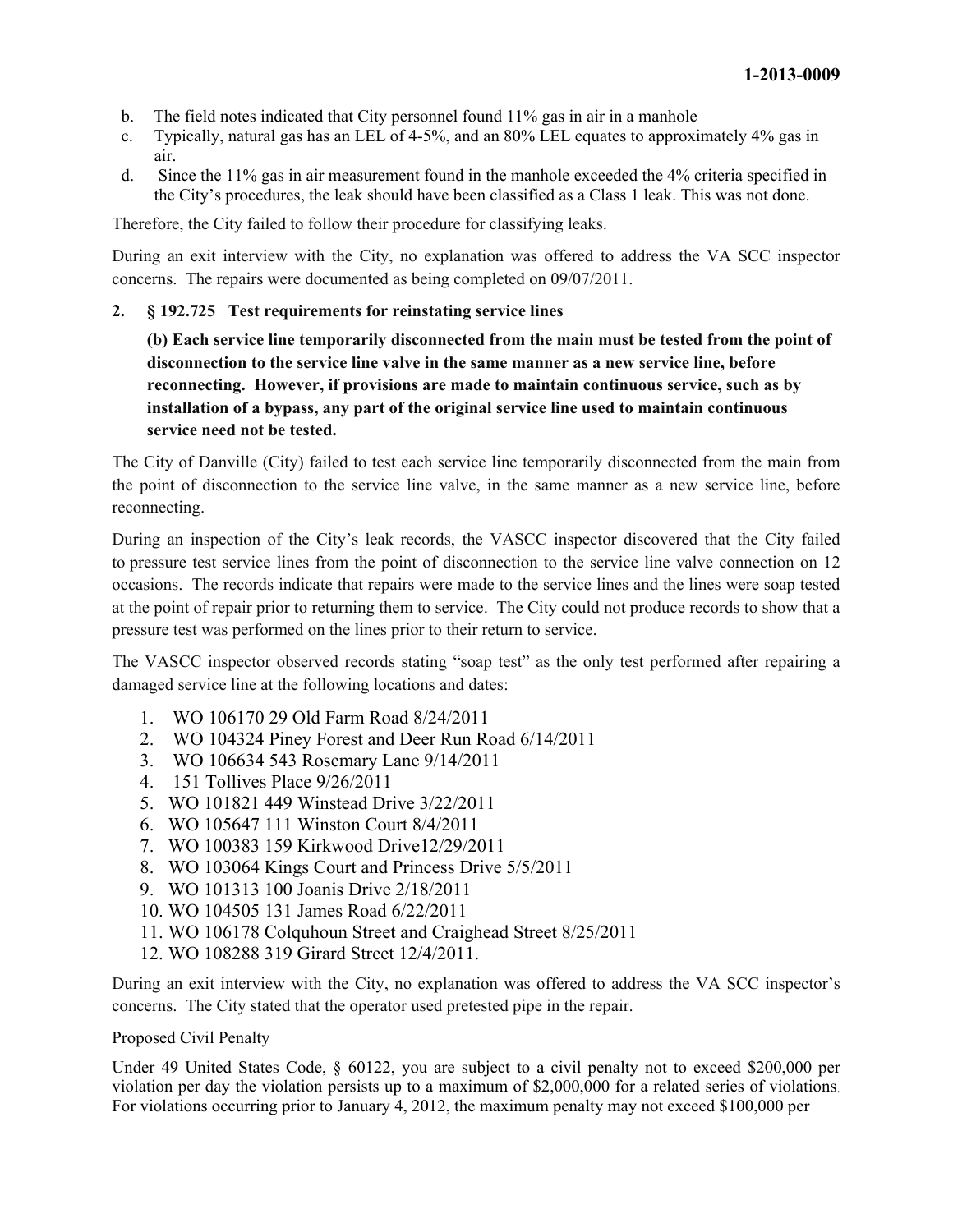violation per day, with a maximum penalty not to exceed \$1,000,000 for a related series of violations. The Compliance Officer has reviewed the circumstances and supporting documentation involved in the above probable violations and has recommended that you be preliminarily assessed a civil penalty of \$55,400 as follows:

| Item number | <b>PENALTY</b> |
|-------------|----------------|
|             | \$25,900       |
|             | \$29,500       |

#### Proposed Compliance Order

With respect to Item 2 pursuant to 49 United States Code  $\S$  60118, the Pipeline and Hazardous Materials Safety Administration proposes to issue a Compliance Order to City of Danville, VA. Please refer to the *Proposed Compliance Order*, which is enclosed and made a part of this Notice.

#### Response to this Notice

Enclosed as part of this Notice is a document entitled *Response Options for Pipeline Operators in Compliance Proceedings*. Please refer to this document and note the response options. All material you submit in response to this enforcement action may be made publicly available. If you believe that any portion of your responsive material qualifies for confidential treatment under 5 U.S.C. 552(b), along with the complete original document you must provide a second copy of the document with the portions you believe qualify for confidential treatment redacted and an explanation of why you believe the redacted information qualifies for confidential treatment under 5 U.S.C. 552(b). If you do not respond within 30 days of receipt of this Notice, this constitutes a waiver of your right to contest the allegations in this Notice and authorizes the Associate Administrator for Pipeline Safety to find facts as alleged in this Notice without further notice to you and to issue a Final Order.

In your correspondence on this matter, please refer to **CPF 1-2013-0009,** and for each document you submit, please provide a copy in electronic format whenever possible, and please whenever possible provide a signed PDF copy in electronic format. Smaller files may be emailed to Byron.Coy@dot.gov. Larger files should be sent on a CD accompanied by the original paper copy to the Eastern Region Office.

Additionally, if you choose to respond to this (or any other case), please ensure that any response letter pertains solely to one CPF case number.

Sincerely,

Byron Coy, PE Director, Eastern Region Pipeline and Hazardous Materials Safety Administration

Cc: James Hotinger VA SCC

Enclosures: *Proposed Compliance Order Response Options for Pipeline Operators in Compliance Proceedings*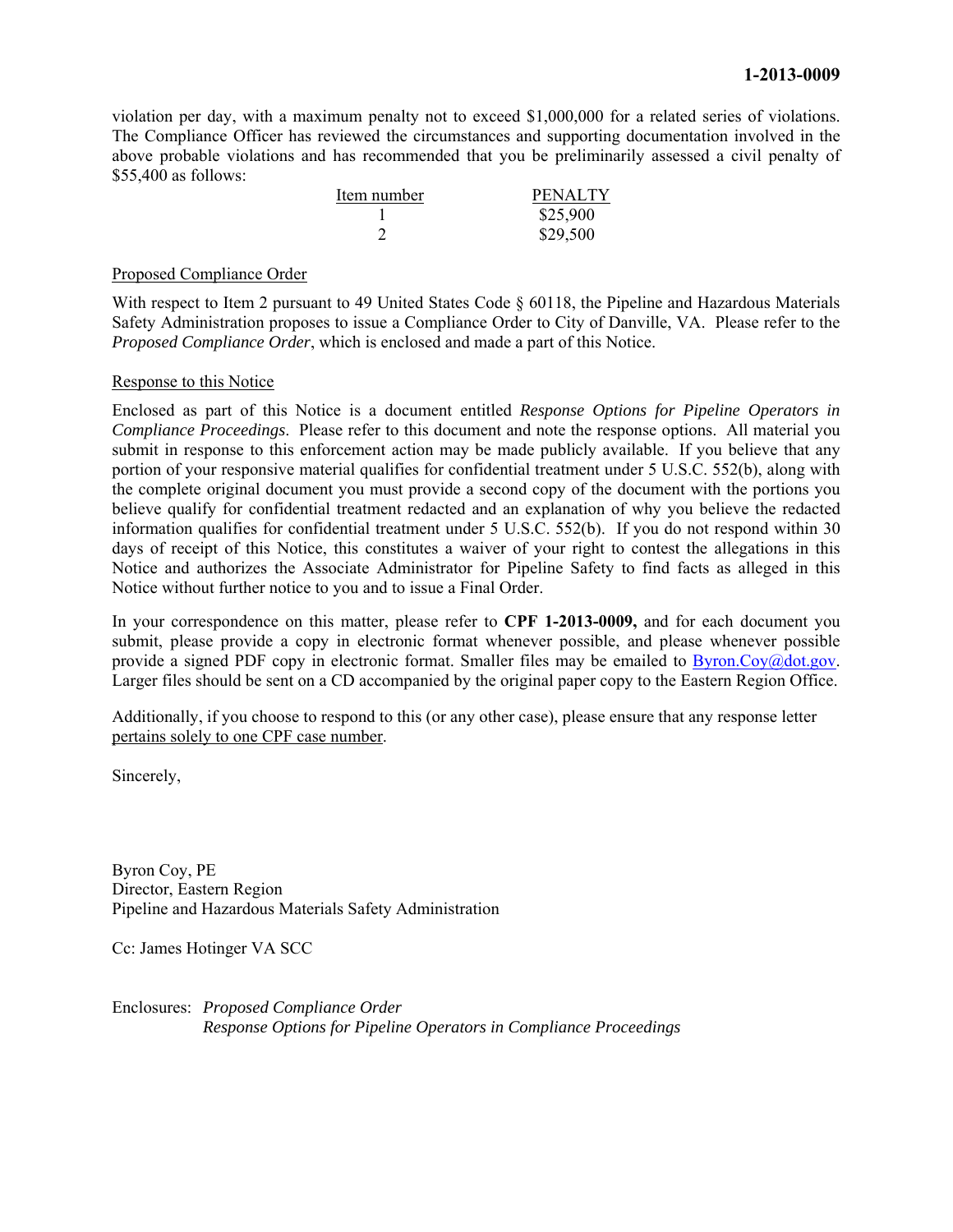#### **PROPOSED COMPLIANCE ORDER**

Pursuant to 49 United States Code § 60118, the Pipeline and Hazardous Materials Safety Administration (PHMSA) proposes to issue to City of Danville, Virginia (City) a Compliance Order incorporating the following remedial requirements to ensure the compliance of City with the pipeline safety regulations:

- 1. In regard to Item Number 2 of the Notice pertaining to the City's failure to test each service line temporarily disconnected from the main from the point of disconnection to the service line valve, the City must amend its procedures regarding pressure testing to address this requirement.
- 2. The City shall have 60 days from the receipt of a Final Order to complete the requirements for Item Number 2 of the Notice.
- 3. It is requested (not mandated) that the City maintain documentation of the safety improvement costs associated with fulfilling this Compliance Order and submit the total to Byron Coy, PE, Director, Eastern Region, Pipeline and Hazardous Materials Safety Administration. It is requested that these costs be reported in two categories: 1) total cost associated with preparation/revision of plans, procedures, studies and analyses, and 2) total cost associated with replacements, additions and other changes to pipeline infrastructure.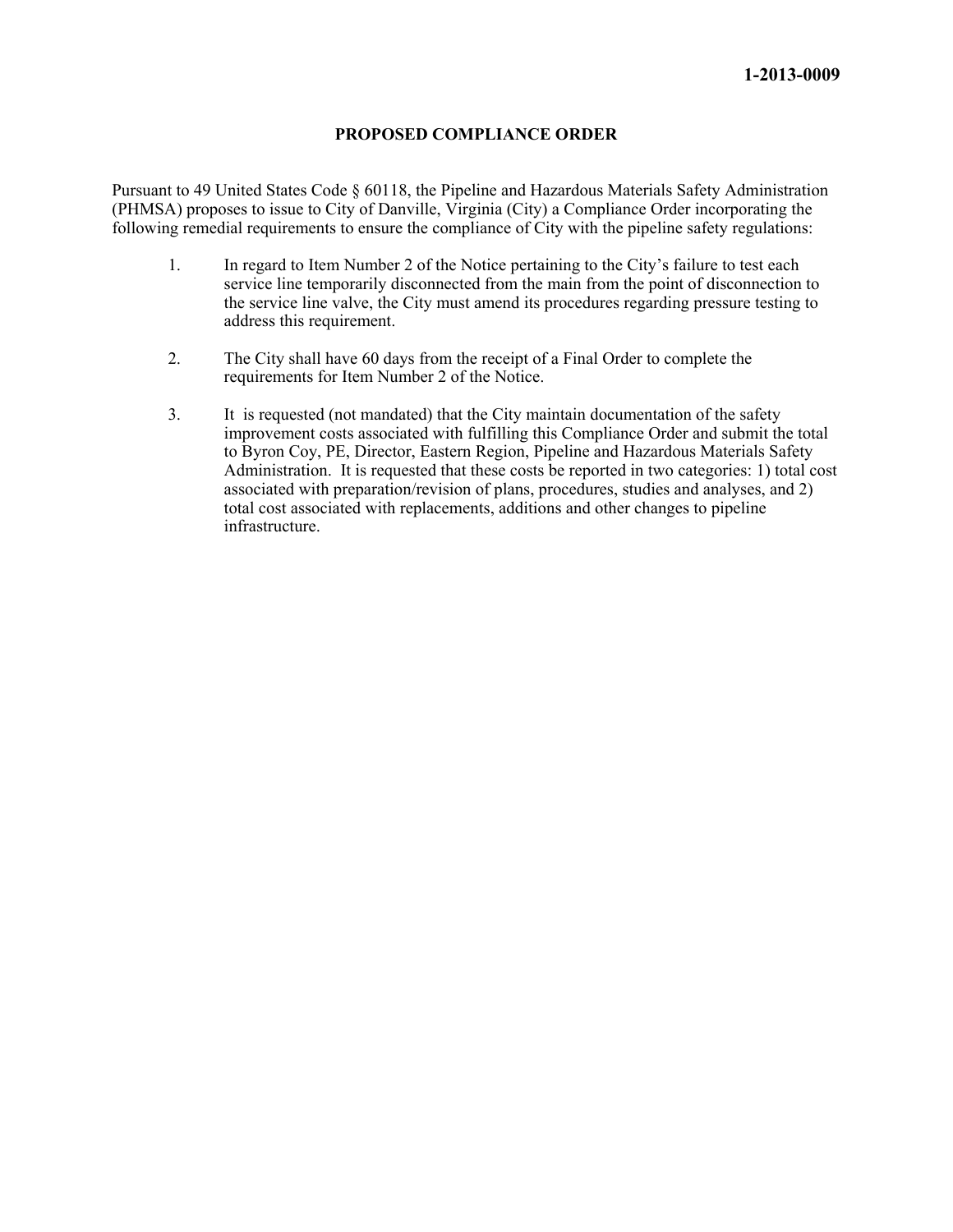# **APPENDIX B**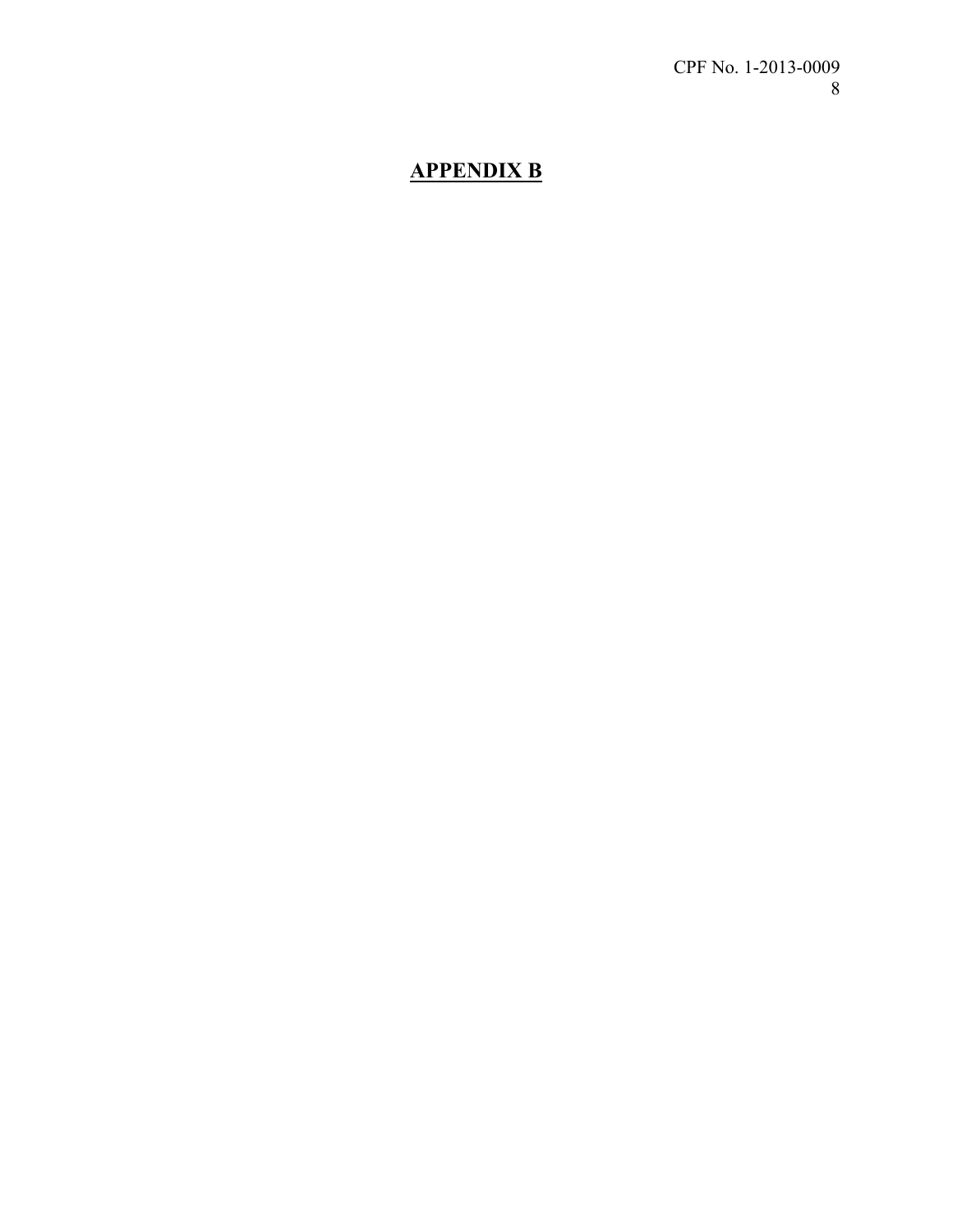# **Work Plan for the personnel training related to leak classification and service line repairs and testing. City of Danville, Virginia CPF 1-2013-0009**

# **1. Introduction**

The U.S. Department of Transportation's Pipeline and Hazardous Materials Safety Administration (PHMSA) has allowed the City of Danville, Virginia (City), the opportunity to perform the following supplemental safety actions as an alternative to paying a proposed civil penalty for alleged violations of the pipeline safety regulations in 49 C.F.R. Part 192. The City is to perform these risk-mitigating actions relative to the violations, which improve the continued safe operations of the natural gas distribution and provide value that offsets the proposed civil penalties. Should PHMSA determine that the proposed actions provide safety and/or environmental value beyond the enforcement of the civil penalty, the City will enter into a Consent Agreement with PHMSA to perform the proposed actions within agreed-upon time frames.

# **2. General Information and Completed Remedial Actions**

# Notice of Probable Violation, Item 1

PHMSA's Notice of Probable Violation in CPF 1-2012-0009 identified two items of probable violation and included proposed civil penalties for both items. The notice also included a Proposed Compliance Order, requiring the City to take various remedial actions to correct the probable violations. In Item 1, PHMSA alleged that the City failed to follow City procedure for classifying leaks, in violation of 49 C.F.R. § 192.605(a). The probable violation was identified from a leak at 164 Martin Avenue that was improperly classified as a Class 2 leak, while the records and criteria indicate that it was a Class 1 leak. Item 1 included a proposed civil penalty of \$25,900.

The City has reviewed potential remedial actions which could be performed by the City and used in the development of a Consent Agreement with PHMSA. Following consideration, it has been determined that the best remedial action aligned with the probable violation is training of personnel by outside subject matter experts.

The City has contacted Heath Consultants, headquartered in Houston, Texas, to develop and implement an on-site training program for responding to natural gas leaks and grading leaks found. The training program will be based on the leak investigation and leak grading procedures found in the City's Operations and Maintenance (O&M) plan. All of the City's Water and Gas Engineering Department personnel who are responsible for responding to natural gas leaks will be included in the training program. All content of the training program, as well as attendance for the training program, will be documented by the Water and Gas Engineering Department. The City is reviewing available training topics for consideration of additional formal O&M related training opportunities.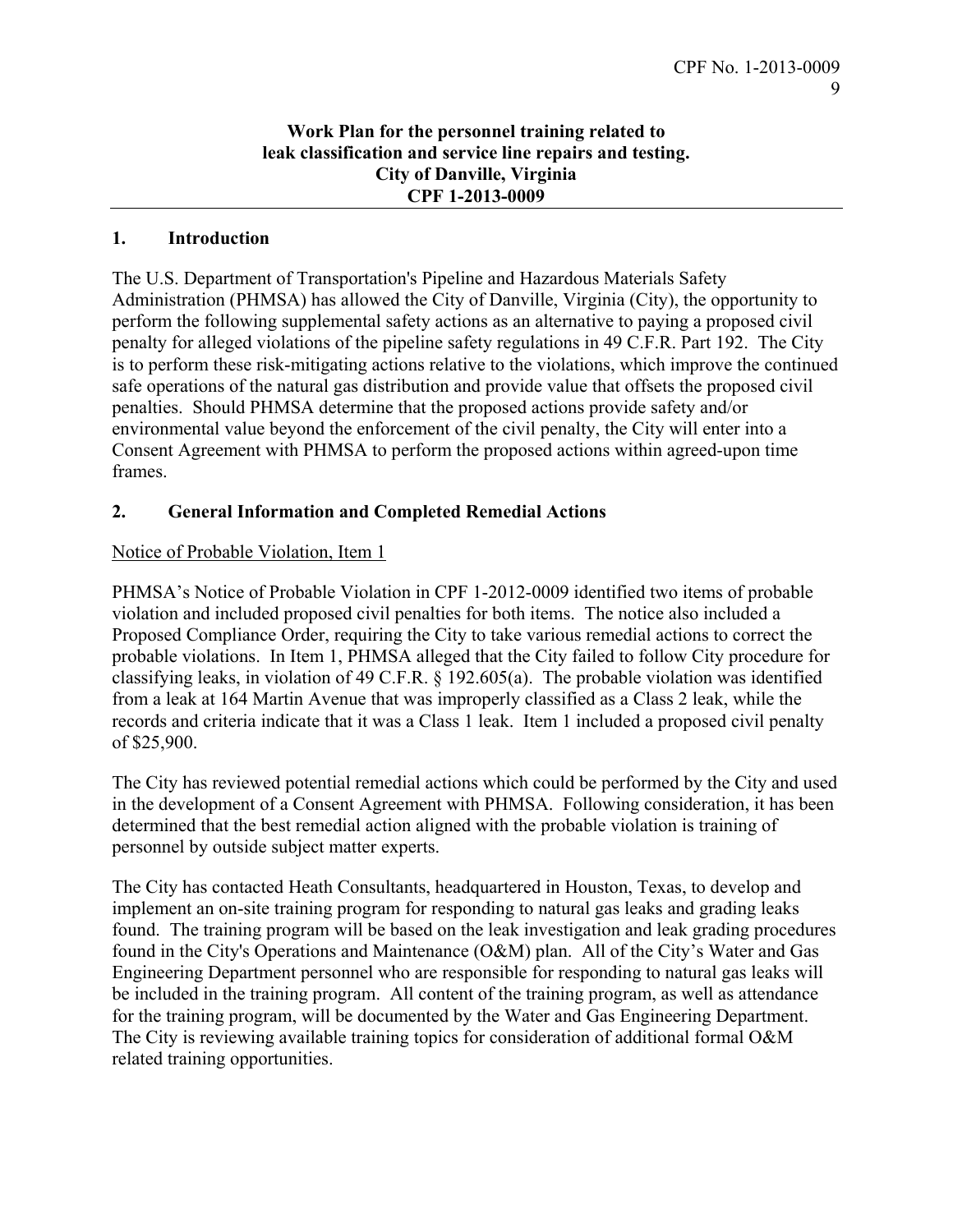## Notice of Probable Violation, Item 2

In Item 2, PHMSA alleged that the City failed to test each service line temporarily disconnected from the main from the point of disconnection to the service line valve in the same manner as a new service line, before reconnecting. The probable violation was identified at 12 locations:

- 1. WO 106170 29 Old Farm Road 8/24/2011
- 2. WO 104324 Piney Forest and Deer Run Road 6/14/2011
- 3. WO 106634 543 Rosemary Lane 9/14/2011
- 4. 151 Tollives Place 9/26/2011
- 5. WO 101821 449 Winstead Drive 3/22/2011
- 6. WO 105647 111 Winston Court 8/4/2011
- 7. WO 100383 159 Kirkwood Drive12/29/2011
- 8. WO 103064 Kings Court and Princess Drive 5/5/2011
- 9. WO 101313 100 Joanis Drive 2/18/2011
- 10. WO 104505 131 James Road 6/22/2011
- 11. WO 106178 Colquhoun Street and Craighead Street 8/25/2011
- 12. WO 108288 319 Girard Street 12/4/2011

Item 2 included a proposed civil penalty of \$29,500. The total proposed civil penalty for both items is \$55,400.

The City has reviewed potential remedial actions which could be performed by the City and used in a Consent Agreement with PHMSA. Following consideration, it has been determined that the best remedial action aligned with the probable violation is training of personnel. The City has already completed the requirements of the Proposed Compliance Order.

The City's Water and Gas Engineering Department shall be responsible for developing and implementing a training program in accordance with the revised testing procedures for repairing natural gas services and general test procedures for all new and repaired pipeline segments. The City may expand this training program to include various O&M-related topics. It is anticipated that the initial two-day training program shall consist of classroom education. The Water and Gas Engineering Department shall also be responsible for reviewing the City's Operator Qualification (OQ) plan for pressure and leak testing to determine compliance with the City's O&M plan and modifying the plan, as required. The Water and Gas Engineering Department will also review the requalification period for the OQ task to determine if more frequent requalification is required. All of the City's Water and Gas Engineering Department personnel who are responsible for either construction and maintenance of pipeline segments or providing engineering and inspection services will be included in the training program. This is expected to include approximately 40 persons.

All content of the training program, revisions to the City's OQ plan, and attendance for the training program will be documented by the City's Water and Gas Engineering Department.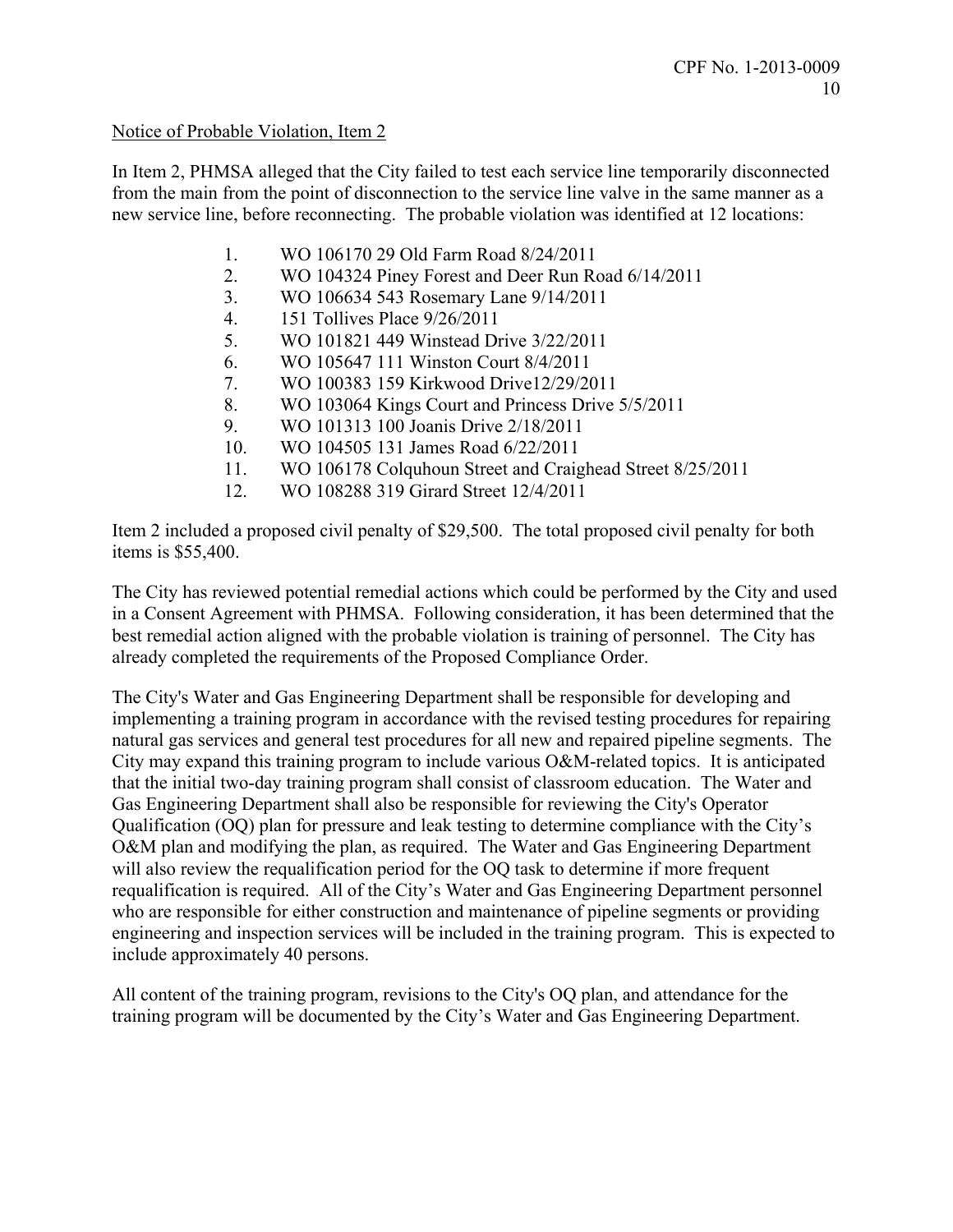# **3. Project Schedule**

Item 1

Timing for the development of the training program and implementation of the training program are largely dependent on the consultant, Heath Consultants. It is anticipated that the consultants, in cooperation with the City's Water and Gas Engineering Department, can develop a training program within 90 days and provide two days of on-site training within 30 days thereafter.

Estimated Schedule\*\*:

Training Program Development: July 1, 2016 through September 30, 2016 On-Site Training: October 1, 2016 through November 30, 2016

*\*\* The City plans to compress the schedule for training program development and implementation and the City reserves the right to adjust the actual schedule to accommodate this goal.* 

# Item 2

The City expects to compress timing for development of a training program and review and modification of the O&M plan and OQ plan to accommodate this Project Schedule, since all work is being performed by City personnel.

Estimated Schedule\*\*:

| Review and Revision of OQ Plan:      | July 1, 2016 through August 31, 2016         |
|--------------------------------------|----------------------------------------------|
| <b>Training Program Development:</b> | September 1, 2016 through September 30, 2016 |
| On-Site Training:                    | October 1, 2016 through November 30, 2016    |
| Personnel OQ Requalification:        | October 1, 2016 through November 30, 2016    |

*\*\* The City plans to compress the schedule for the training program development and implementation and the City reserves the right to adjust the actual schedule to accommodate this goal.* 

# **4. Estimated Project Costs**

The estimated cost for work associated with Item 1 includes:

| Administration and coordination of training with Heath Consultants | \$8,000  |
|--------------------------------------------------------------------|----------|
| Consultant's Labor                                                 | \$2,400  |
| <b>Consultant's Travel Expenses</b>                                |          |
| Airfare                                                            | \$670    |
| Vehicle Rental                                                     | \$280    |
| Lodging                                                            | \$500    |
| Meals                                                              | \$390    |
| <b>City Personnel Training</b>                                     |          |
| Labor                                                              | \$11,520 |
| Meals                                                              | \$500    |
| <b>Subtotal Estimated Cost</b>                                     | \$24,260 |